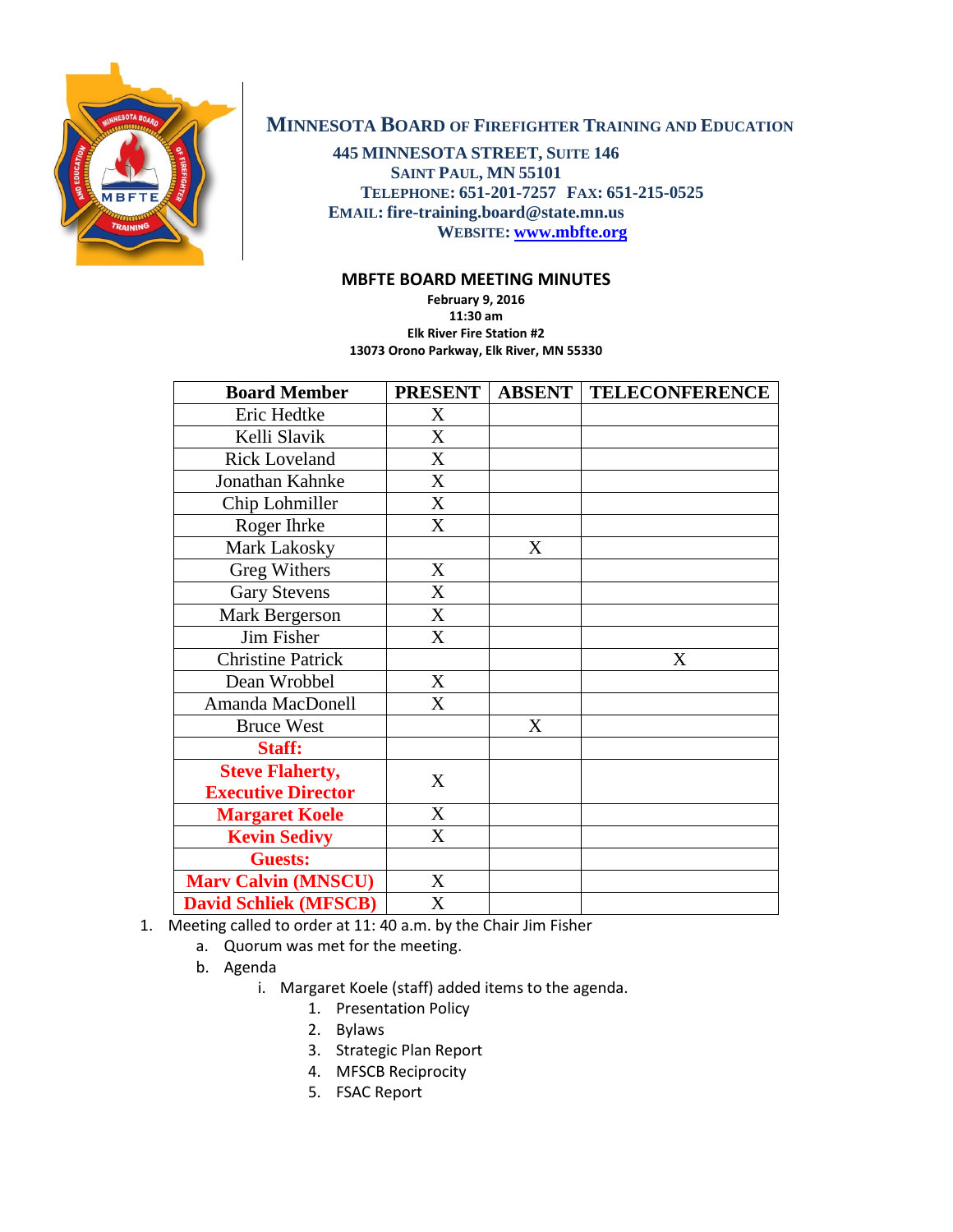- 2. Approval of Minutes as Written
	- a. November 10, 2015 Board Meeting minutes approved to remove DRAFT and post on the web site as written.
		- i. Mark Bergeson made the motion, Dean Wrobbel second the motion and motion carried.
- 3. Officers Reports
	- a. Chair, Jim Fisher
		- i. Nothing to report.
	- b. Vice Chair, Chip Lohmiller
		- i. Nothing to report.
	- c. Treasurer, Roger Ihrke
		- i. FY16 Budget
			- 1. Nothing to report.
	- d. Secretary, Amanda MacDonell
		- i. Nothing to report.
- 4. Reports
	- a. Executive Director Steve Flaherty
		- i. Update on Incident Safety Officer training
			- 1. We are in the fourth and final year of this program. We have reimbursed 18 classes and there are 125 classes budgeted for this fiscal year.
		- ii. Leadership Development
			- 1. We have put four groups through in two fiscal years.
			- 2. A total of 63 students have completed the course by the end of fiscal year 16.
			- 3. The feedback has been very positive and currently we have a waiting list of 25 for upcoming classes.
		- iii. NJPA Region 5 Reimbursements
			- 1. We have had 25 departments submit for reimbursement for a total of \$50,000 to date.
			- 2. This program will continue in FY17.
			- 3. They are discussing EMS reimbursement for region 5 reimbursement in FY17.
				- a. The approval process for these reimbursements will be handled through the Region 5 County EMS coordinators.
				- b. MBFTE will only be processing reimbursement payments to twelve approved EMS providers.
				- c. The qualified EMS training will be for first responders, law enforcement and public health agencies within the region.
		- iv. MBFTE Training Reimbursements
			- 1. We have had 218 departments submit for reimbursement for a total of \$325,000 to date.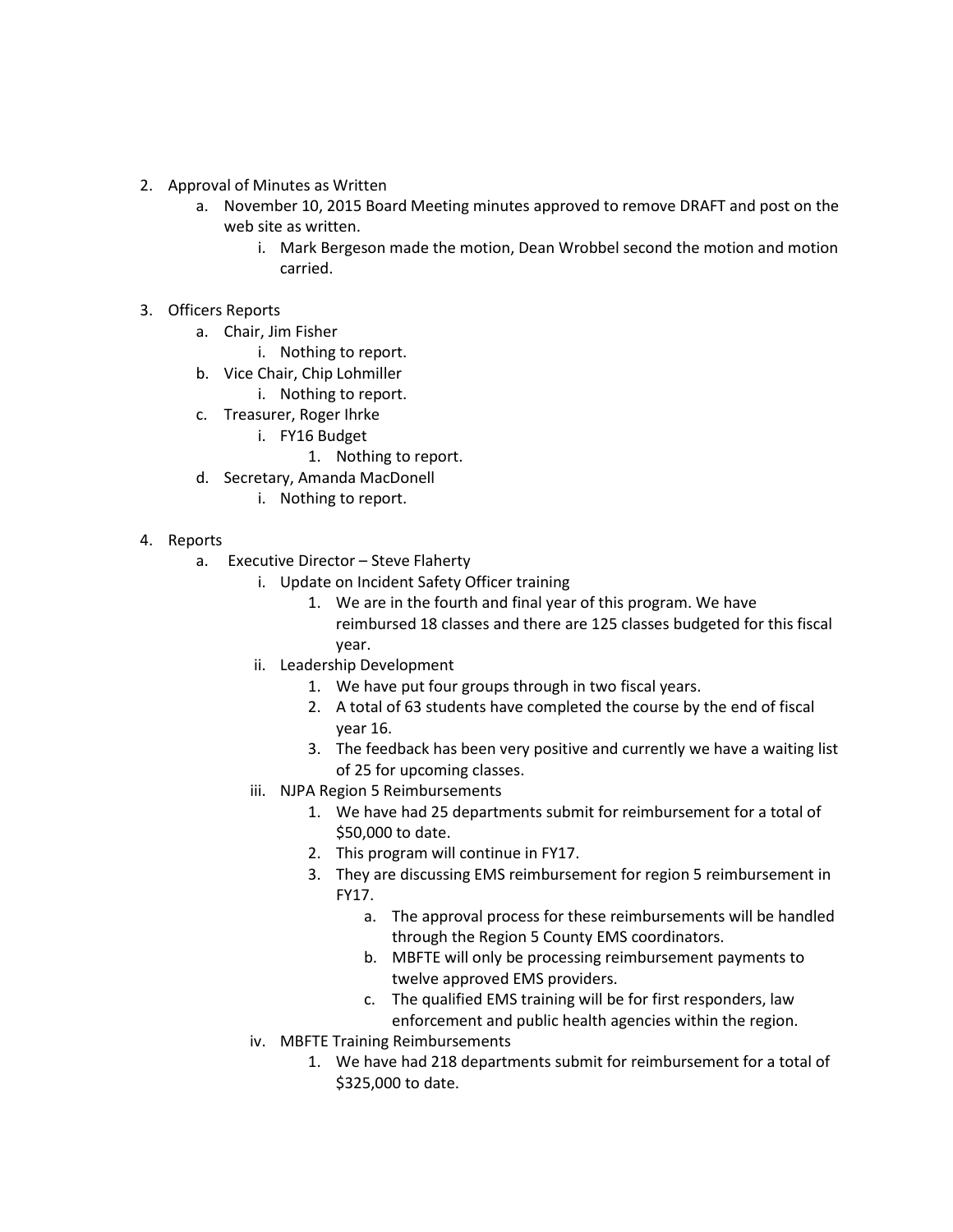- a. Requests for EMS reimbursements total over \$60,000, with \$38,000 being for EMR initial and/or refresher.
- b. Requests for backfill and overtime are just over \$1,300 to date.
- c. We have only 47 departments that have never used our program to date.
- 2. HMEP (Hazardous Materials and Emergency Preparedness grant)
	- a. This grant is through Homeland Security and MBFTE will receive the grant to distribute funds to various fire departments and training providers.
		- i. There are two funding streams to this grant:
			- 1. Planning, which is for \$78,000 and allows for attending out-of-state conferences, such as FDIC and FRI, which MBFTE does not allow for funding out of state conferences.
			- 2. Training, which is for \$235,000 allow for Hazmat Operations and Technician training (initial & refresher), which allow for departments to use these dollars instead of relying on their MBFTE per firefighter award.
				- a. Any remaining funds in the Training account will go toward buying down the cost of Hazmat Ops seats in the NFPA 1001 program (as done in past years).
			- 3. HMEP grants do require a 20% soft match by the department.
			- 4. HSEM proposes to partner with MBFTE on an annual basis for the HMEP grant in the future.
				- a. Amanda MacDonnell asked if we get any administrative dollars for administering this program. Steve Flaherty, Executive Director, replied that we do not, it is similar to Mass Gross Decon program.
				- b. Roger Ihrke asked if a special form will be designed for this program. Steve Flaherty replied, that a special form is being designed for this program.
				- c. Rick Loveland asked if they are required to take Hazmat training. Steve Flaherty replied, that they will need to follow the guidelines set by HSEM in the grant.
- v. MIFC (Minnesota Interagency Fire Center) Leadership courses L380, L-381 and L481
	- 1. Steve Flaherty (Executive Director) reported that these courses are being held at Camp Ripley through the funding from FSAC. The courses have been received very well by the students that have attended.
	- 2. There have been two classes held to date, with two more being offered by the end of January 2017.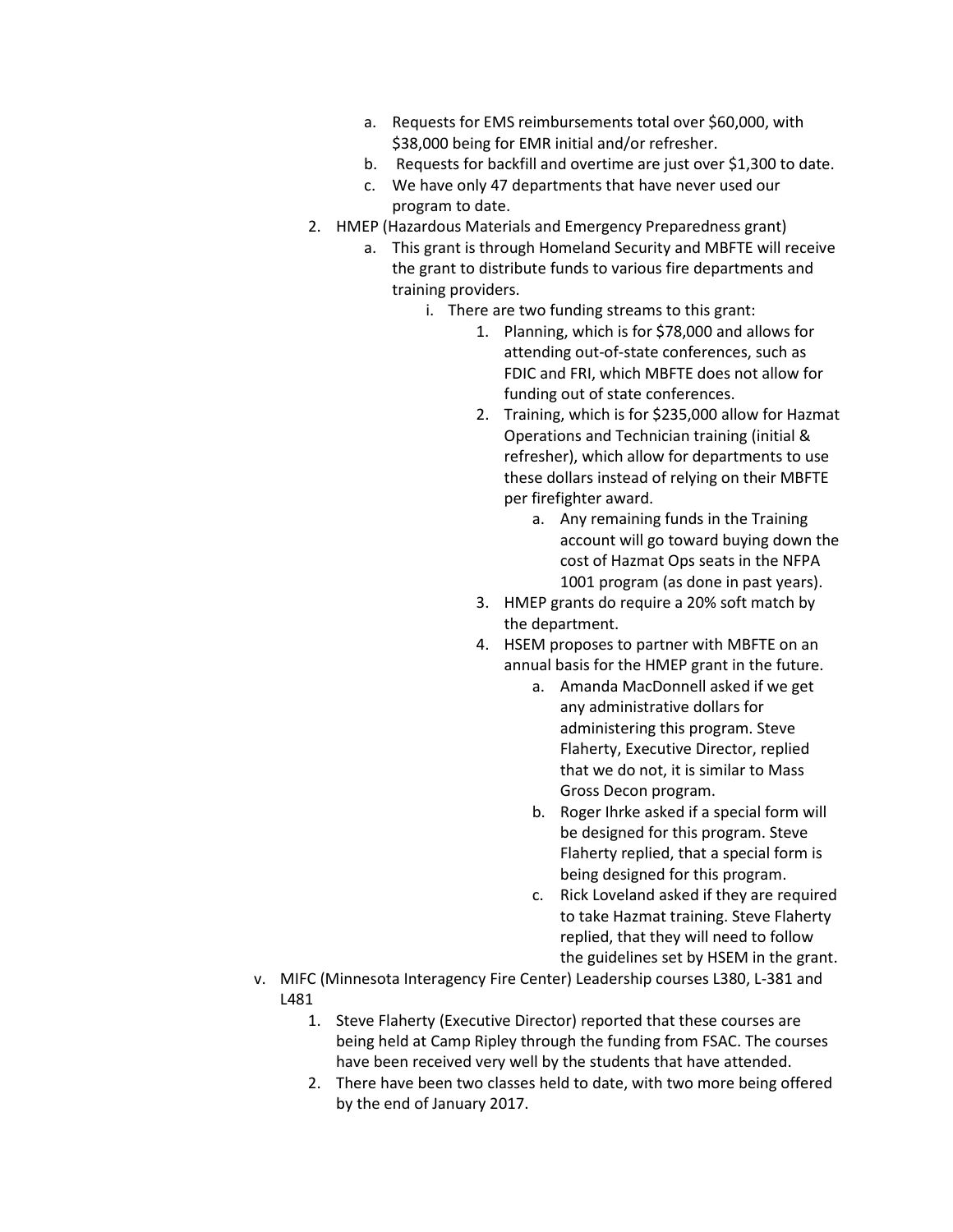- 3. Steve Flaherty reported, that he and the administrative staff from MIFC, will make a joint presentation to FSAC to consider additional funding for this project in FY17.
- vi. Conferences
	- 1. We funded 19, with four of them reimbursed to date.
- vii. Live Burns
	- 1. We have reimbursed about 45 out of the 123 that were approved in the budget for this fiscal year. We have ten on the waiting list and three requests already in for FY17.
- viii. 1001 Program
	- 1. We have budgeted for 1045 1001 students this fiscal year.
	- 2. We have reimbursed for approximately 475 students to date.
	- 3. We had 39 seats returned and we have lottery given those out to other providers.
- b. Executive/Legislative Committee Chair Jim Fisher
	- i. Nothing to report
- c. Licensing/License Review Committee Chair Eric Hedtke
	- i. Eric Hedtke, commented we have discussed having an "inactive" license
		- 1. This would be for those that are no longer with the fire service, but want to retain a license.
		- 2. To reactivate the license they would need to follow the reinstatement guidelines, similar to the expired licenses.
			- a. They would need to keep up the 72 hours of training requirement in the last three years.
			- b. They would need to be employed by a department.
			- c. They would need to pay all renewal fees during the "inactive" status period.
		- 3. Next step is to get Legislative language changes
			- a. Rick Loveland commented we will not allow re-application for a new license number.
			- b. Rick Loveland stated we will be collecting data on cities or departments holding up hiring processes when applicants are not licensed.
- d. Training Committee- Chair Dean Wrobbel
	- i. Dean Wrobbel reported that they would like to recommend the approval of the HMEP grant funding for out of state conferences in FY16, as each year the guidelines may change.
		- 1. Greg Withers commented that there should be action done on any funding that will be going through MBFTE.
	- ii. The Committee would like to also recommend approval from the Board for exploring another project to educate the state:
		- 1. Post- traumatic stress disorder presentations are done by Scott Gieselhart and Jeff Tacker
			- a. Steve Flaherty commented this is a good educational subject matter to put out to the fire service as a project. The provider would be Jeff and Scott doing the training on this subject.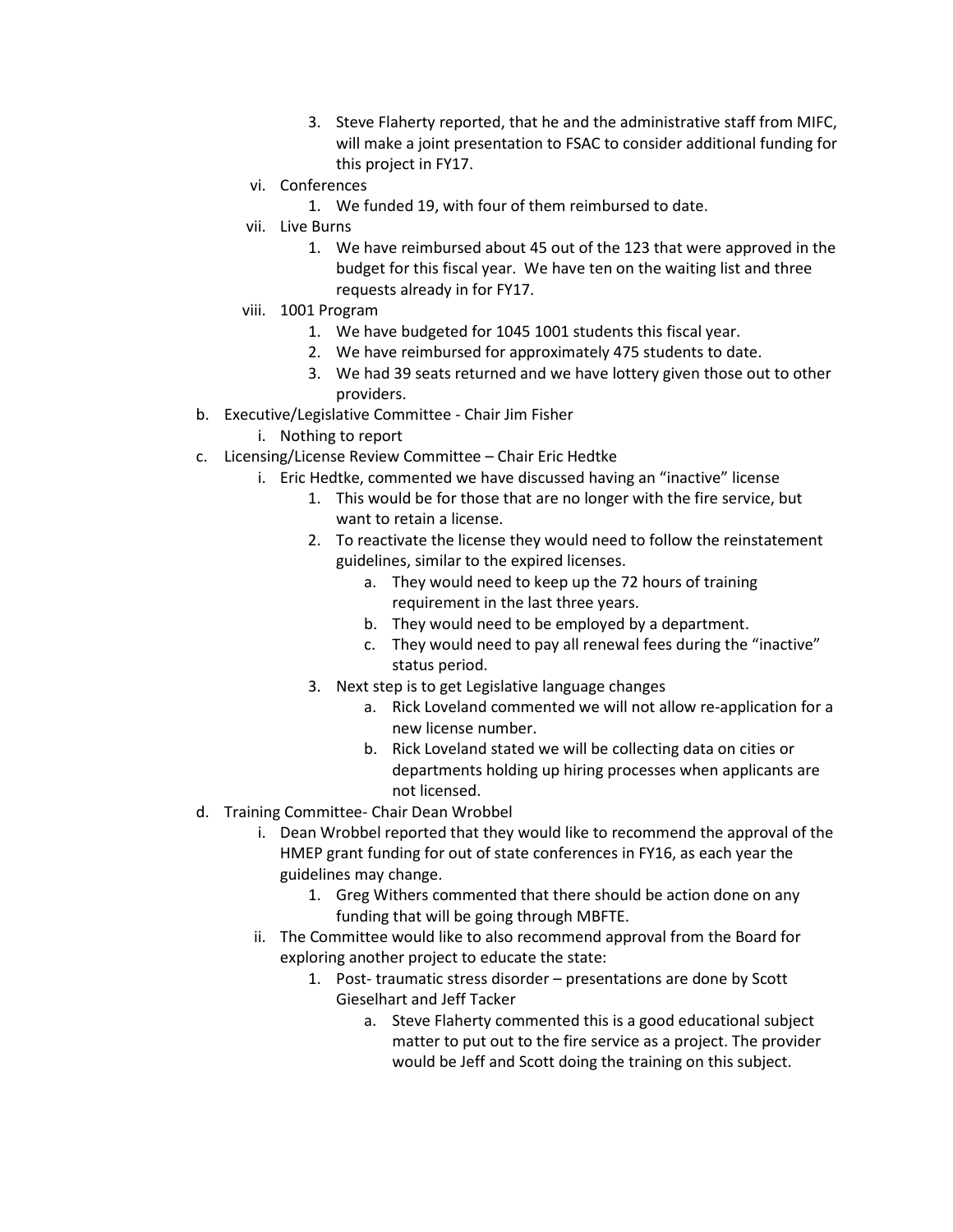- b. Dean Wrobbel commented that we would like approval from the Board to move this forward. We would like to look at the need and how do we offer support after the project.
- c. Roger Ihrke mentioned the other two projects were funded by someone else and now you are talking about using MBFTE funding.
	- i. Steve Flaherty commented one project, Mass Gross Decon, was federally funded the other project, Incident Safety Officer, was funded by the Board. Roger Ihrke commented we need to get our priorities in line with trying to get the per fire fighter amount up to \$200.
	- ii. Eric Hedtke commented he would like some sort of information on the need for this type of training. Dean Wrobbel commented we need to educate departments on this information for firefighter safety. These situations are in the fire service, but nobody knows the signs which this will help educate on that issue. It will o help educate where can you go for help when in this situation. Kevin Sedivy commented if we can save one life then it was worth doing the program.
	- iii. Dean Wrobbel would like to have approval to go forward to gather information for consideration. We would like to get a proposal on the class, how many people do the class and the cost of doing this type of class.
	- iv. This subject will go back to the Training Committee for further research and they will bring back to the Board for discussion.
- iii. Rick Loveland commented on the conference and seminar program as it was not clearly defined in the application process for departments.
	- 1. Steve Flaherty commented that the Training committee has redesigned the application form to be more specific with the type of information requested.
	- 2. Staff and/or Board members will be attending the funded events to evaluate if the event was attended well and if it was worth the funding allotted through the request.
	- 3. Steve Flaherty also mentioned that the committee is discussing sponsoring speakers for different conferences that are requesting funding.
	- 4. Rick Loveland replied that he would like to know the process for selecting the conferences that are funded and how they decide on the amount of funding for each application received.
		- a. Steve Flaherty replied, there is a committee, put together by the Board Chair, and they review the applications and decide the funding for the different requests.
		- b. Gary Stevens asked if there is a scoring method going to be used for deciding the funding. Rick Loveland also commented that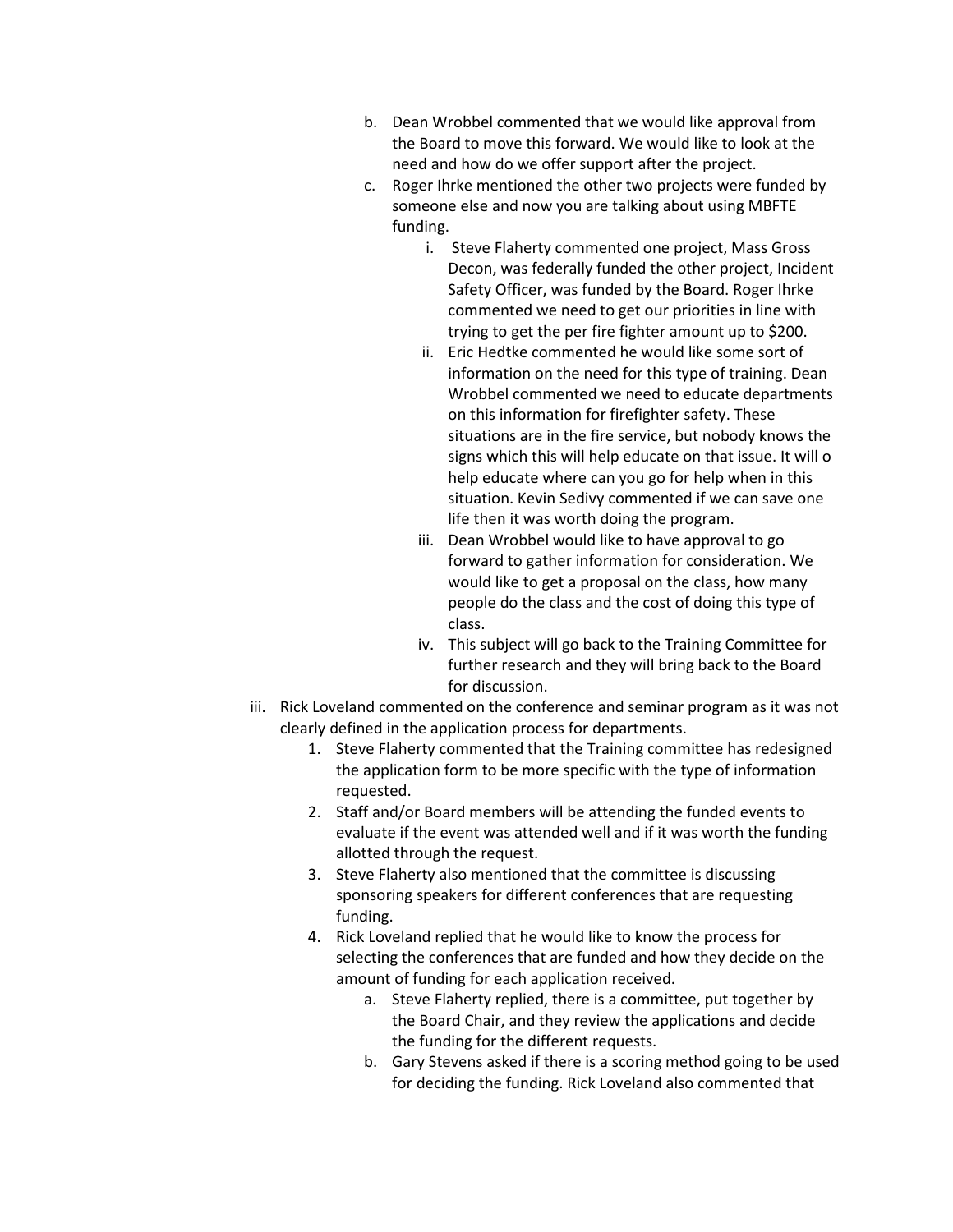there should be a scoring method used, except when funding is used to sponsor a speaker.

- c. Steve Flaherty, commented that they critique the applications based on the type of event, if any requests can be combined in an area, and base funding on the types of events requesting funding. Steve Flaherty replied that they can put some type of scoring together for the Board.
- d. Dean Wrobbel commented that they use a type of scoring without writing it down, they look at the type of event, locations if they can combine any events, the amount of people that may attend the event and they look at the type of training at the event that would be funded.
- e. Fire Service Training and Licensing Specialist- Kevin Sedivy (staff)
	- i. Kevin Sedivy emailed his report to all Board members.
		- 1. We have 47 departments that have not utilized funding from the previous year of 87. We have improved this number for reimbursements being submitted.
		- 2. We are in discussion in the Training Committee about having the option of breaking the FF1 and FF2 apart. The departments would like to see this happen as the time frame for required training is becoming a burden on the firefighters. This would also help with recruitment and retention.
			- a. Greg Withers would like more information before a decision is made on this issue.
			- b. Gary Stevens brought up the question on certification testing and are we in line with that.
				- i. Dean Wrobbel stated the certification test is broke down by three different areas of testing. It is broke down into FF1 test, FF2 test and then HazMat testing.
			- c. Dave Schliek, certification board, commented FF1 is going well with pass rates and FF2 is trending down.
		- 3. 702 departments which is over 90% returned our information sheet this fiscal year.
			- a. 20,800 figure used for the reimbursement side of per firefighter is pretty accurate per the informational sheets we have received from over 700 departments.
- 5. Old Business
	- a. Web Site and Data Base Update Margaret Koele (staff)
		- i. Motion by Roger Ihrke to launch the new web site, Amanda MacDonell second the motion and the motion carried.
		- ii. Department Information Update
			- 1. Roster Requirement
				- a. We will be sending our information form out to the departments and requesting a roster from each one. This requirement will satisfy the Board with the number being more exact for the per firefighter award amount. We will be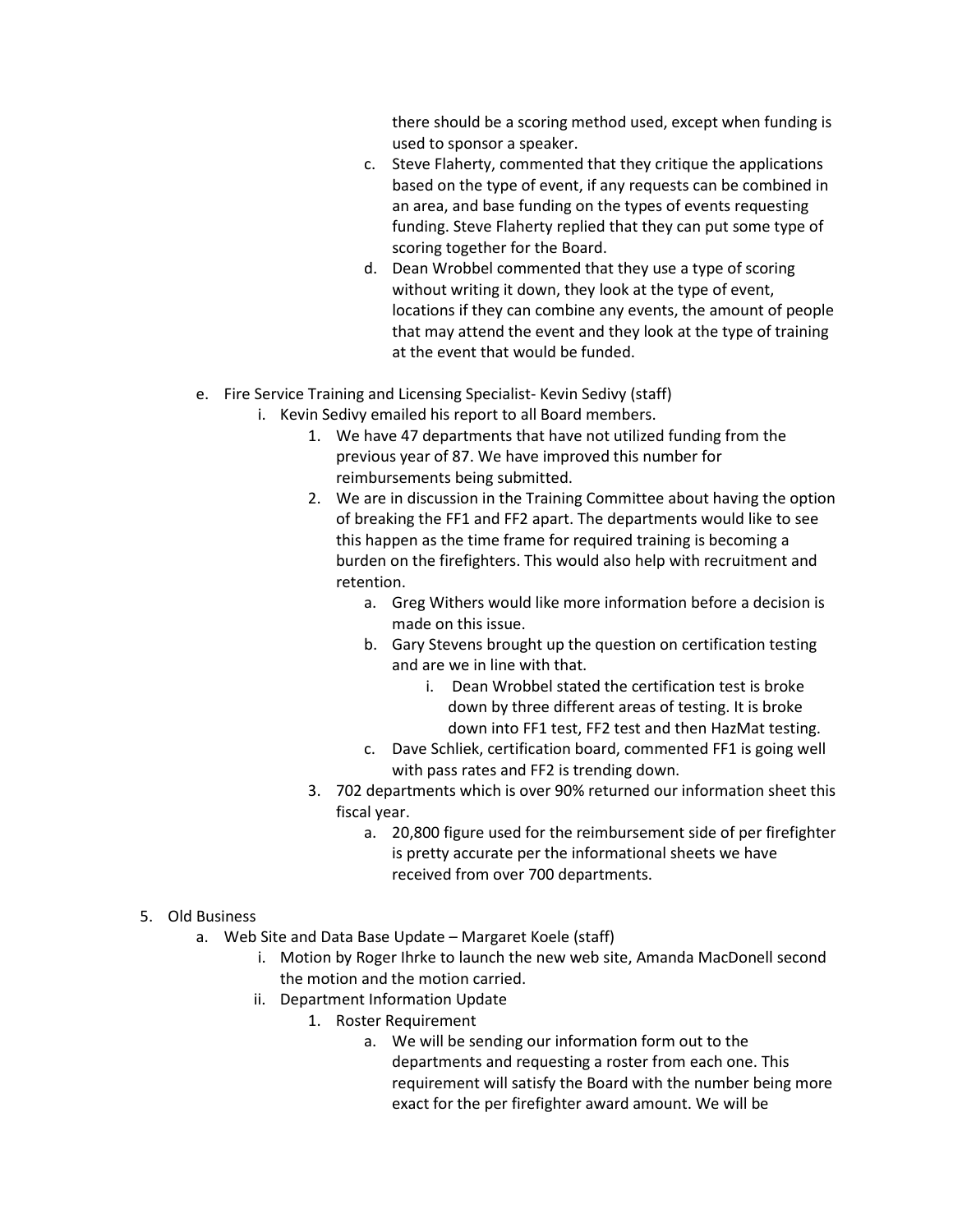partnering with the Retention Program so only one roster will be required between both our requests for information.

- 2. Dates for returning information
	- a. If the forms are not returned by our deadline date listed on the form the department will revert to 10 staff members for the reimbursement award.
- 3. Motion made by Mark Bergerson to implement the form, Chip Lohmiller second the motion and the motion carried.
- b. Firefighting Training Study update
	- i. Rick Loveland would like to know why this study is not being conducted.
		- 1. Steve Flaherty, staff, commented the Fire Marshal Division was going to fund that study and MBFTE would benefit from that study. Unfortunately, the priorities of the Fire Marshal Division have changed and the study has been delayed. It would need to be addressed by Marshal West. Rick Loveland suggested we send this back to the FSAC committee for the study to be done. Steve Flaherty commented it will cost about \$100,000. Greg Withers asked what the study does. Steve Flaherty, mentioned the study helps identify if the group is on the right track and where it will be down the road. The last study was done in 1998 and is posted on our web site.
- c. Rail/Pipeline Safety Training Update
	- i. Steve Flaherty commented we are in the second year of the reimbursement. The "Awareness" class has been given for the last year and half. HSEM is approving the next level of "Operational" training going. We have received \$29,000 in reimbursement requests this fiscal year. \$418,000 remaining in the account for this training, which is pass through money from HSEM.
- d. Chief Handbook Update Kevin Sedivy
	- i. Nothing to report
- e. Board Members
	- i. New Appointments
		- 1. We are still waiting for the Governor office to re-appoint Mark Bergerson and Mark Lakosky to the Board.
- 6. New Business
	- a. Board Strategic Plan and Policy Discussion
		- i. February 16, 2012 (emailed out to all Board members 11/12/15)
			- 1. Staff has gone through and reported how the Board has accomplished the items within the 2012 strategic plan.
			- 2. The Board would like to have a special meeting set up with Matt Langer to discuss making a new strategic plan.
				- a. Roger Ihrke would like to see this approved for viewing by the Legislature, so we can show how we have utilized the funds that have been given to MBFTE.
				- b. Greg Withers would like to have a facilitator come in and the Board design it.
					- i. Roger would like to set up a one day special meeting with Matt Langer. Staff will contact Matt Langer and get some dates in the fall that he has available.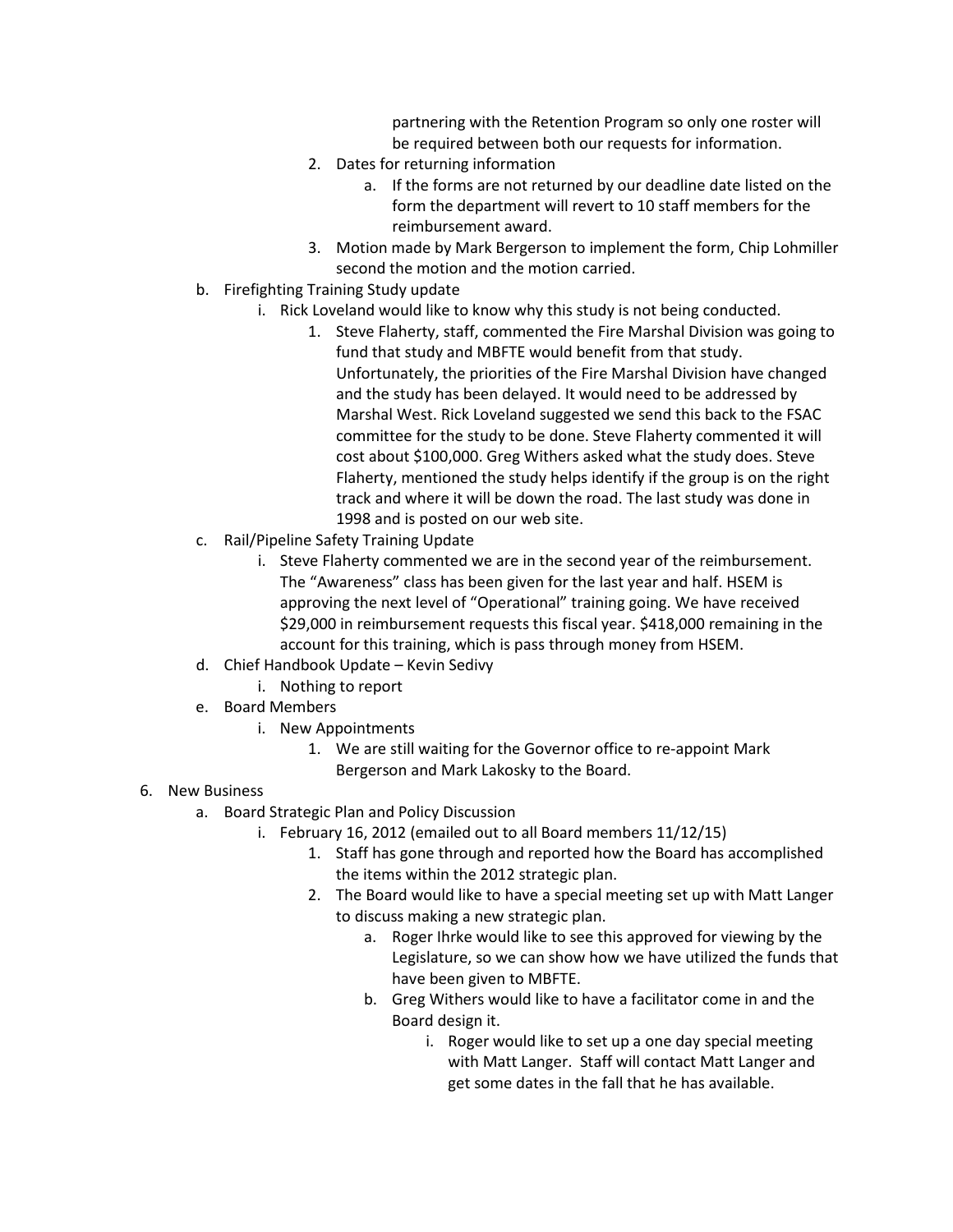- ii. Add the strategic plan on the web site once it is created. Bring strategic plan back to next meeting.
- ii. Presentation Policy
	- 1. Dean Wrobbel commented that Margaret Koele (staff) has created a policy of guidelines for presentations to be made before the Training Committee for funding. This would be a special meeting set up by Training Committee to hear these presentations. If the Training Committee sees a presentation that is beneficial, then the presentation can be brought before the full Board.
	- 2. Dean Wrobbel sees this in two parts:
		- a. Presentations for the reimbursable expense list.
		- b. Presentations for one time funding projects.
	- 3. Bring back the "Draft" for approval next meeting.
- iii. Operation Procedures Bylaws
	- 1. Bring back the "Draft" to the next meeting for discussion and approval.
	- 2. Margaret Koele (staff) explained the document is revised in a more formal document and references similar to the "Governors Bylaws". Some updates to the original "Operational Procedures" is the attendance policy section.
- b. Legislation Eric Hedtke
	- a. Eric Hedtke commented that we had met with the Attorney General office and discussed a few items such as the inactive license status. We also discussed about the ability to revoke, suspend or deny a license. When you use the words "may" gives the Board more flexibility and if you use "must" there is no flexibility and must do the action.
	- b. Eric Hedtke also commented that we discussed when the License Committee meets regarding a situation it would need to be a closed session and the information discussed would be confidential, not discussed publicly. The individual would have the right to bring the matter before the full Board, so the License Committee would not be allowed to discuss any matters directly with Board members and would remove themselves from any discussion regarding the matter with the full Board. If anyone questions a situation that has been publicly aired cannot be discussed outside the Board with the individual having their right to due process. They individual would be allowed to go before the ALJ.
	- c. The License Committee will investigate all information that is brought before the Board.
- c. Fire Safety Account Balance
	- i. Steve Flaherty (Executive Director) reported the Fire Safety Account balance as of January was \$7,384,605.27. They are on target to meet the \$13 million that was budgeted for FY16.
	- ii. Steve Flaherty commented that there is \$8 million in the FSAC account that could be one time appropriations.
- d. Project Suggestions Kevin Sedivy (staff)
	- 1. Cancer Awareness (Kevin Sedivy)